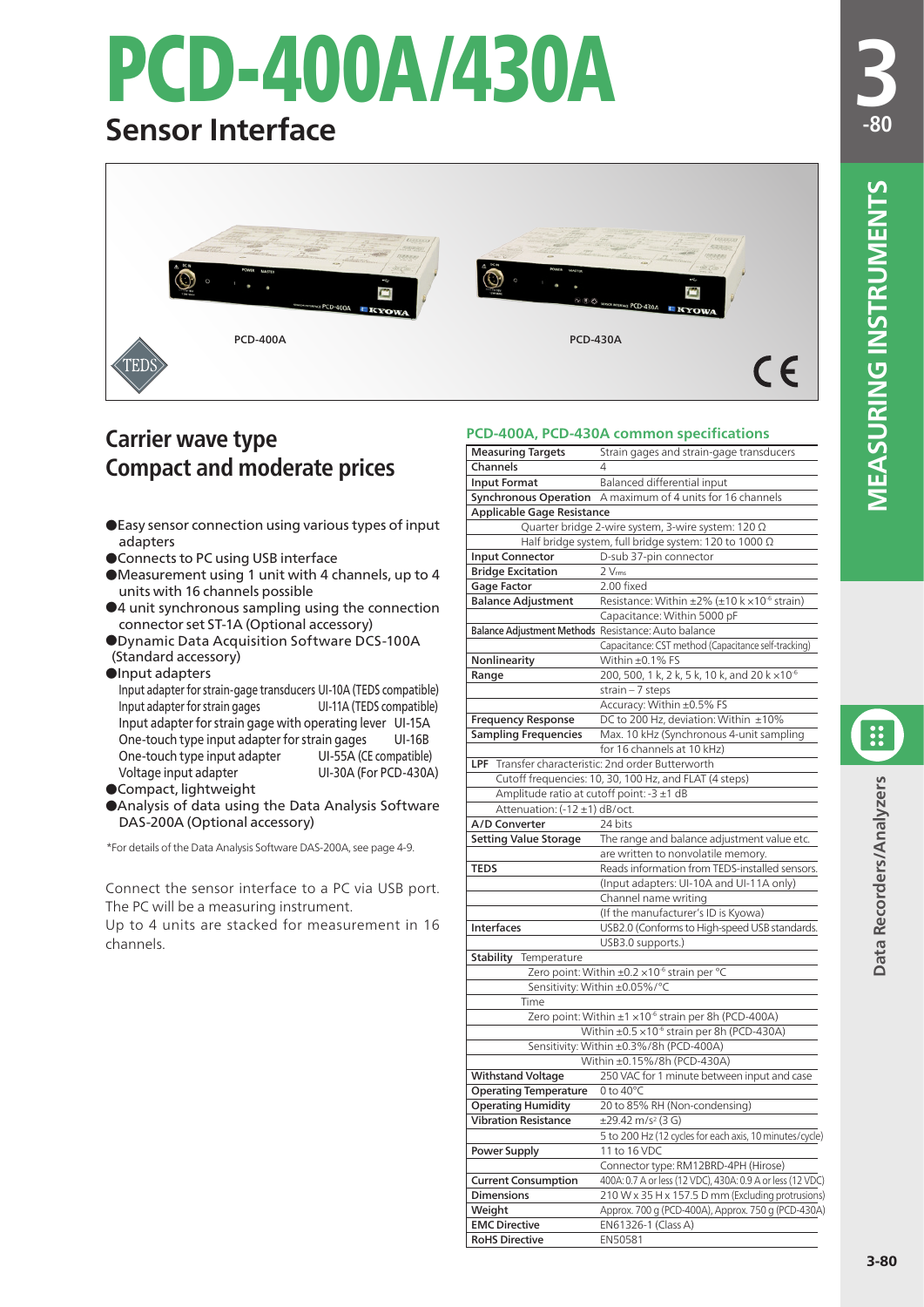#### **PCD-430A about voltage measurement mode**

| <b>Measuring Targets</b> | Voltage                                        |  |  |  |
|--------------------------|------------------------------------------------|--|--|--|
| <b>Input Modes</b>       | Unbalanced                                     |  |  |  |
| Range                    | 1, 2, 5, 10, 20, and 50 V - 6steps             |  |  |  |
|                          | Accuracy: Within ±0.2% FS                      |  |  |  |
| Frequency Response       | DC to 1 kHz, deviation: -3 to 1 dB             |  |  |  |
| HPF                      | 2 steps of 0.2 Hz, OFF                         |  |  |  |
| LPF                      | Transfer characteristic: 2nd order Butterworth |  |  |  |
|                          | Cutoff frequencies: 10, 30, 100, 300 Hz and    |  |  |  |
|                          | FLAT (5 steps)                                 |  |  |  |
|                          | Amplitude ratio at cutoff point: $-3 \pm 1$ dB |  |  |  |
|                          | Attenuation: (-12 ±1) dB/oct.                  |  |  |  |
| Stability                | Temperature                                    |  |  |  |
|                          | Zero point: ±0.008%FS/°C                       |  |  |  |
|                          | Sensitivity: ±0.02%/°C                         |  |  |  |
|                          | Time                                           |  |  |  |
|                          | Zero point: ±0.03%FS/8h                        |  |  |  |
|                          | Sensitivity: ±0.1%/8h                          |  |  |  |

#### Standard Accessories

USB cable N-38 (1 m) Ground wire P-72 (5 m) Dynamic data acquisition software DCS-100A (DVD) DC power cable P-76 (11 to 16 VDC, 1.8 m) USB cable N-39 (2 m) Connection cable N-97 (10 cm) Stacking connector set ST-1A Stack fixture CN-20 AC adapter UIA345-12 (For 1 to 4 units of PCD) (For U.S.A.: UNI345-1238) Conversion adapter FV-1A Input adapters (At least one is required) Input adapter for strain-gage transducers UI-10A (TEDS compatible) Input adapter for strain gages UI-11A (TEDS compatible) Input adapter for strain gage with operating lever UI-15A One-touch type input adapter for strain gages UI-16B One-touch type input adapter UI-55A Voltage input adapter UI-30A Data analysis software DAS-200A Optional Accessories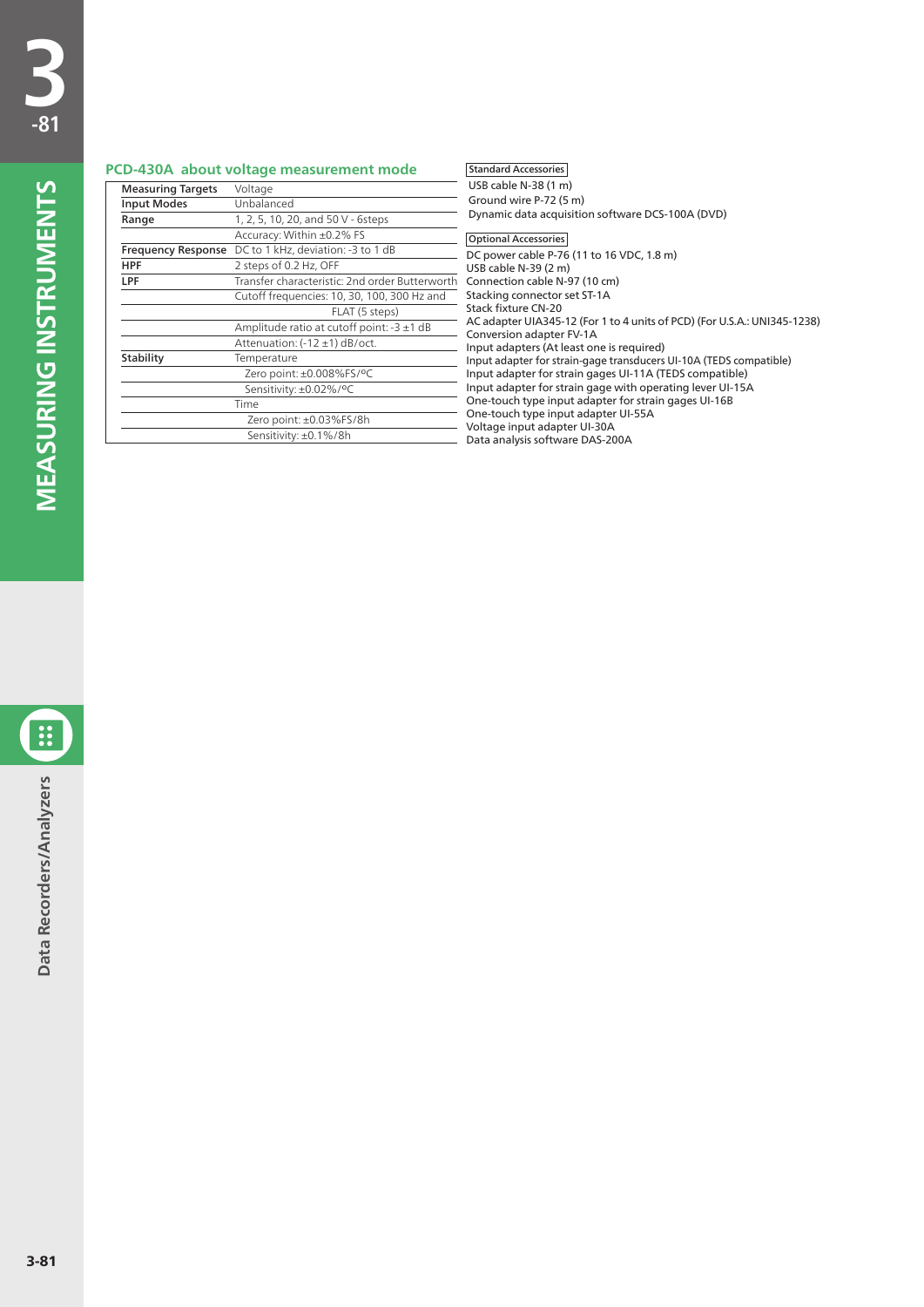## **Simplified Configuration of the PCD-400A and PCD-430A**